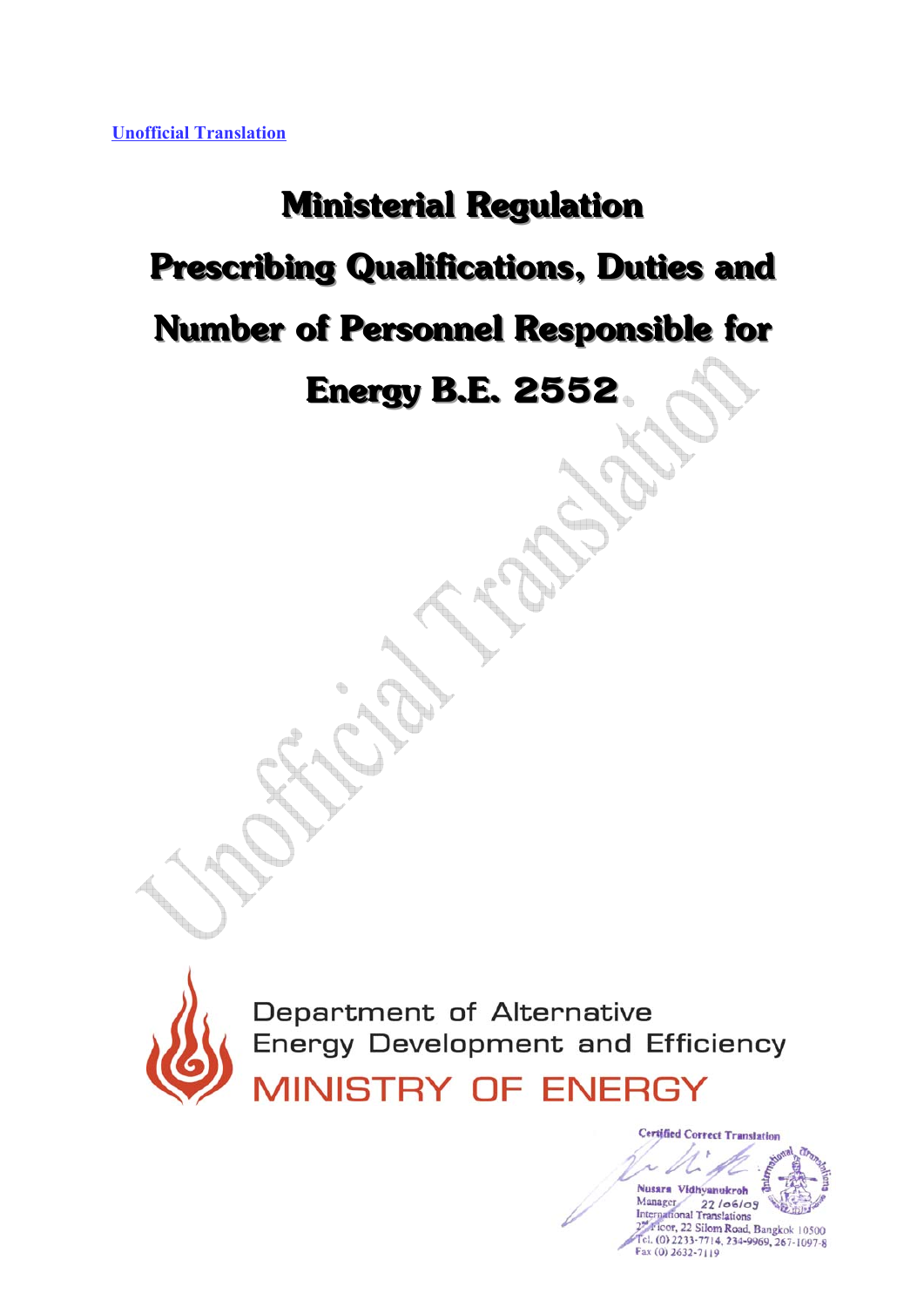## **Ministerial Regulation Prescribing Qualifications, Duties and Number of Personnel Responsible for Energy B.E. 2552**

© 2009, the Department of Alternative Energy Development and Efficiency (www.dede.go.th) Translated by Direction Plan. Co.,ltd. (www.Directionplan.org) **Remark:** Reference to Thai legislation in any jurisdiction shall be made to the Thai version only. This translation has been made so as to establish correct understanding about this Act to the foreigners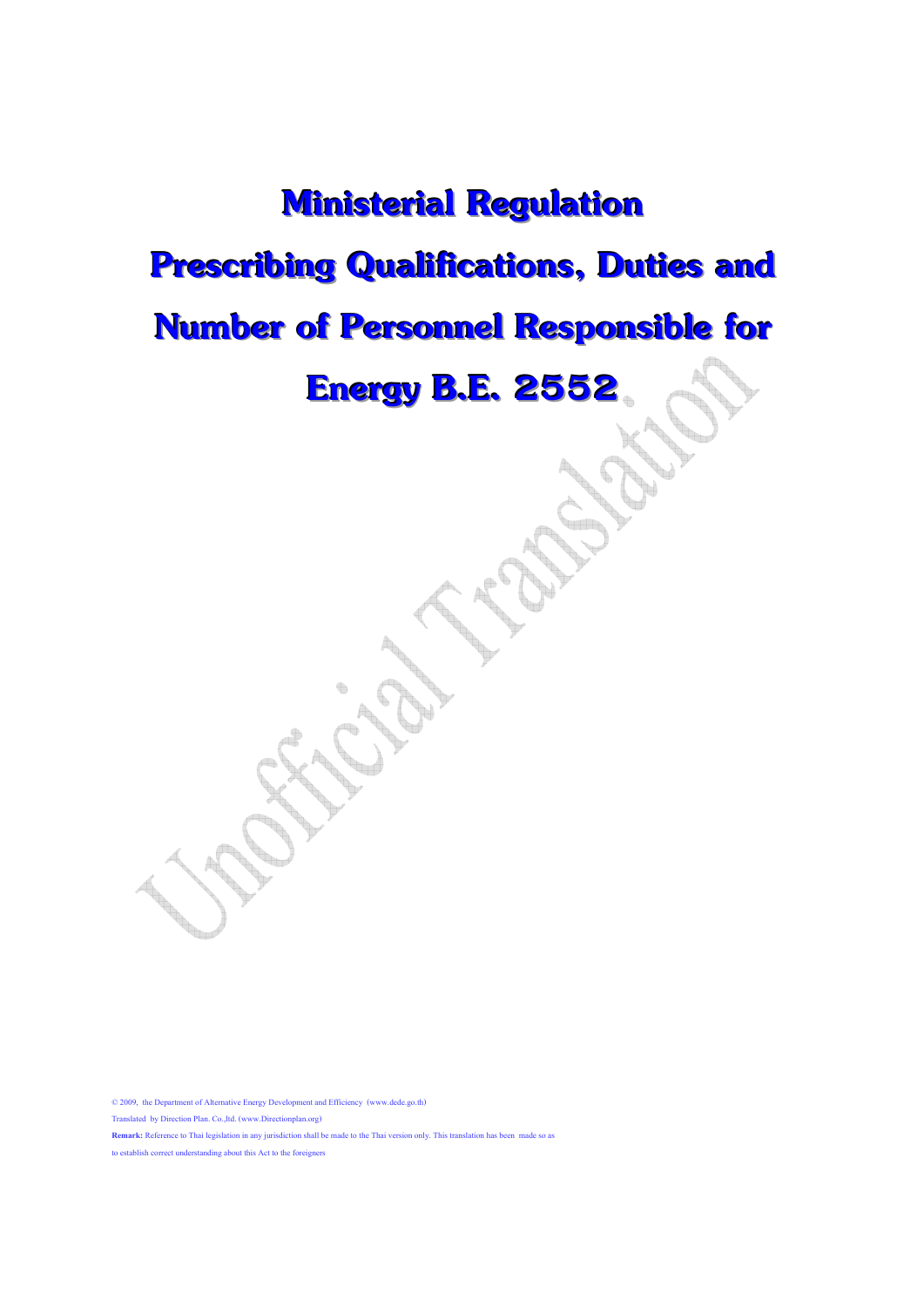Page 20

Volume 126 Part 49 A Government Gazette 31 July 2009



## **Ministerial Regulation**

Prescribing Qualifications, Duties and Number of Personnel Responsible for Energy

B.E. 2552

 $\overline{a}$ 

By virtue of the provision in paragraph 2 of Section 6, Section 9 (2) and Section 21 (2) of the Energy Conservation Promotion Act B.E. 2535, amended by the Energy Conservation Promotion Act (No. 2) B.E. 2550 which is the Act having some provisions concerning restriction of right and freedom of persons, in which Section 29 in addition to Section 33, Section 41 and Section 43 of the Constitution of the Kingdom of Thailand has prescribed it can be done by virtue of the legal provisions, the Minister of Energy, by an advice of the National Energy Policy Board, issues the ministerial regulation as follows:

**Clause 1**: In this ministerial regulation.

"Designated Factory" means a factory, classified as the designated factory by a Royal Decree according to Section 8 of the Energy Conservation Promotion Act.

"Owner of Designated Factory" means also the person responsible for managing the designated factory.

"Designated Building" means a building, classified as the designated building by a Royal Decree according to Section 18 of the Energy Conservation Promotion Act.

"Owner of Designated building" means also the person responsible for managing the designated building.

**Clause 2**: The person responsible for energy must have one the following qualifications.

(1) Holding a Higher Vocational Certificate and having at least three years experience in the factory, with evidence of work in energy conservation verified by the owner of the designated factory or building.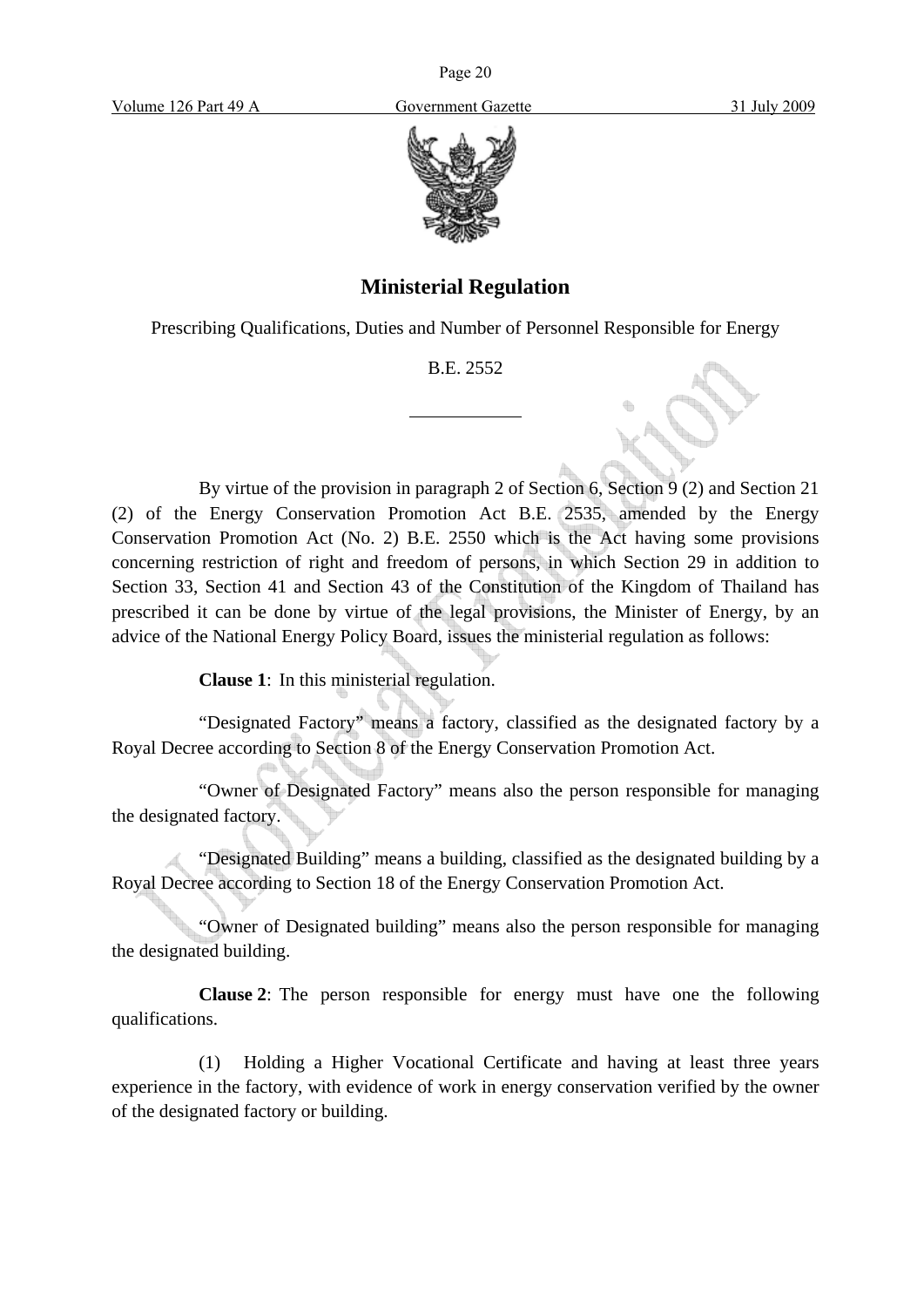(2) Holding a degree in Science or Engineering, with evidence of work in energy conservation verified by the owner of the designated factory or building.

(3) Having taken a training course in energy conservation or training course with similar objectives organized or approved by the Director-General.

(4) Having taken a training course for senior personnel responsible for energy conservation or training course with similar objectives organized or approved by the Director-General.

(5) Having passed the exam for personnel responsible for energy organized by the Department of Alternative Energy Development and Efficiency.

Verification of the owner of the designated factory under (1) and (2) shall conform to the form prescribed by the Director General.

**Clause 3**: The person responsible for energy shall have the following duties.

(1) Periodically maintain and inspect the efficiency of machinery and equipment that uses energy.

(2) Improve energy consumption method according to the principle of energy conservation.

(3) Assist the owner of the designated factory or building in energy conservation management according to the ministerial regulation prescribing standard, criteria and methods for energy conservation in designated factory or building.

(4) Assist the owner of the designated factory or building in complying with the order of the Director-General according to Section 10.

**Clause 4**: Owner of the designated factory or building must arrange to have personnel responsible for energy conservation in the designated factory or building within 180 days after the designation and must immediately inform the Director-General. The number and qualifications of the appointed personnel must be as follows.

(1) The following types of designated factory or building must have at least 1 energy conservation personnel with qualifications, specified in Clause 2.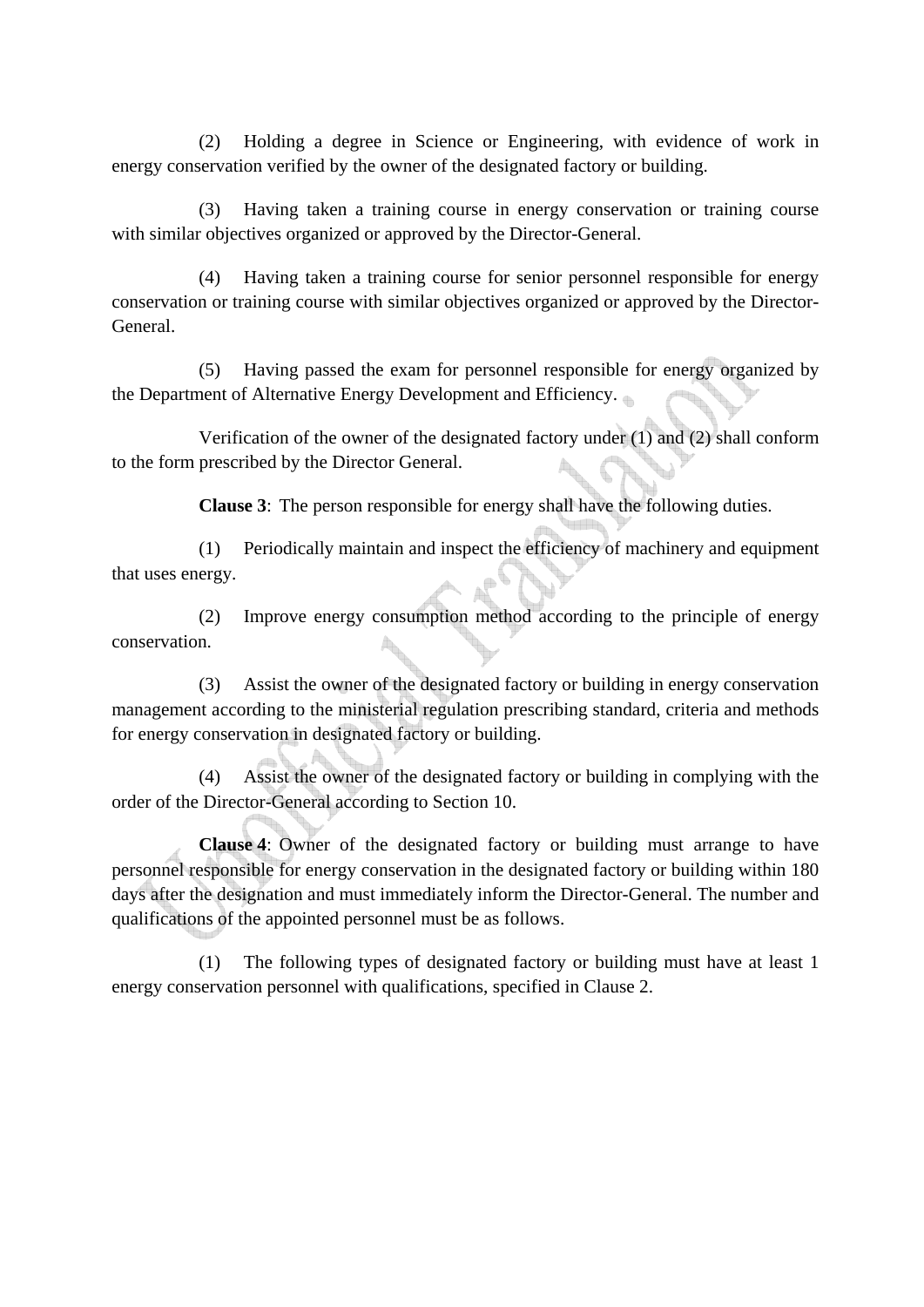(a) The designated factory or building, approved by power distributor agency to install one or more transformer unit with combined capacity lower than 3,000 kilowatts or 3,530 Kilovolts-ampere or

(b) The designated factory or building that consumes either or all of the electricity, steam power or other types of non-renewable fuels, provided by power distributors or produced by oneself since January 1 to December 31 of the past year at a combined amount equivalent to or lower than 60 million Mega Joules.

(2) The following types of designated factory or building must have at least 2 energy conservation personnel and at least one of them must have qualification, specified in Clause 2 (4) or (5). The rest must have qualification, specified in Clause 2.

(a) The designated factory or building, approved by power distributor agency to install one or more transformer unit with combined capacity of 3,000 kilowatts or 3,530 Kilovolts-ampere or more or.

(b) The designated factory or building that consumes either or all of the electricity, steam power or other types of non-renewable fuels, provided by power distributors or produced by oneself since January 1 to December 31 of the past year at a combined amount equivalent to 60 million Mega Joules or more.

**Clause 5**: If the designated factory or building doesn't have enough number of responsible personnel according to a requirement in Clause 4 because the responsible person has retired from the duty, the owner of the designated factory or building must take the following actions:

(1) Notify the Director-General in writing of the retirement from duty of the responsible personnel immediately.

(2) Appoint a new person to be responsible for energy within 90 days and inform the director-general immediately.

Clause 6: For the designated factory or building, specified in Clause 4 (1) (a) or (b) before this regulation becomes effective and has a team of personnel responsible for energy according to Section 2 (1) (2) or (3), the owner must inform the Director-General and the person responsible for energy must comply with provisions in this regulation.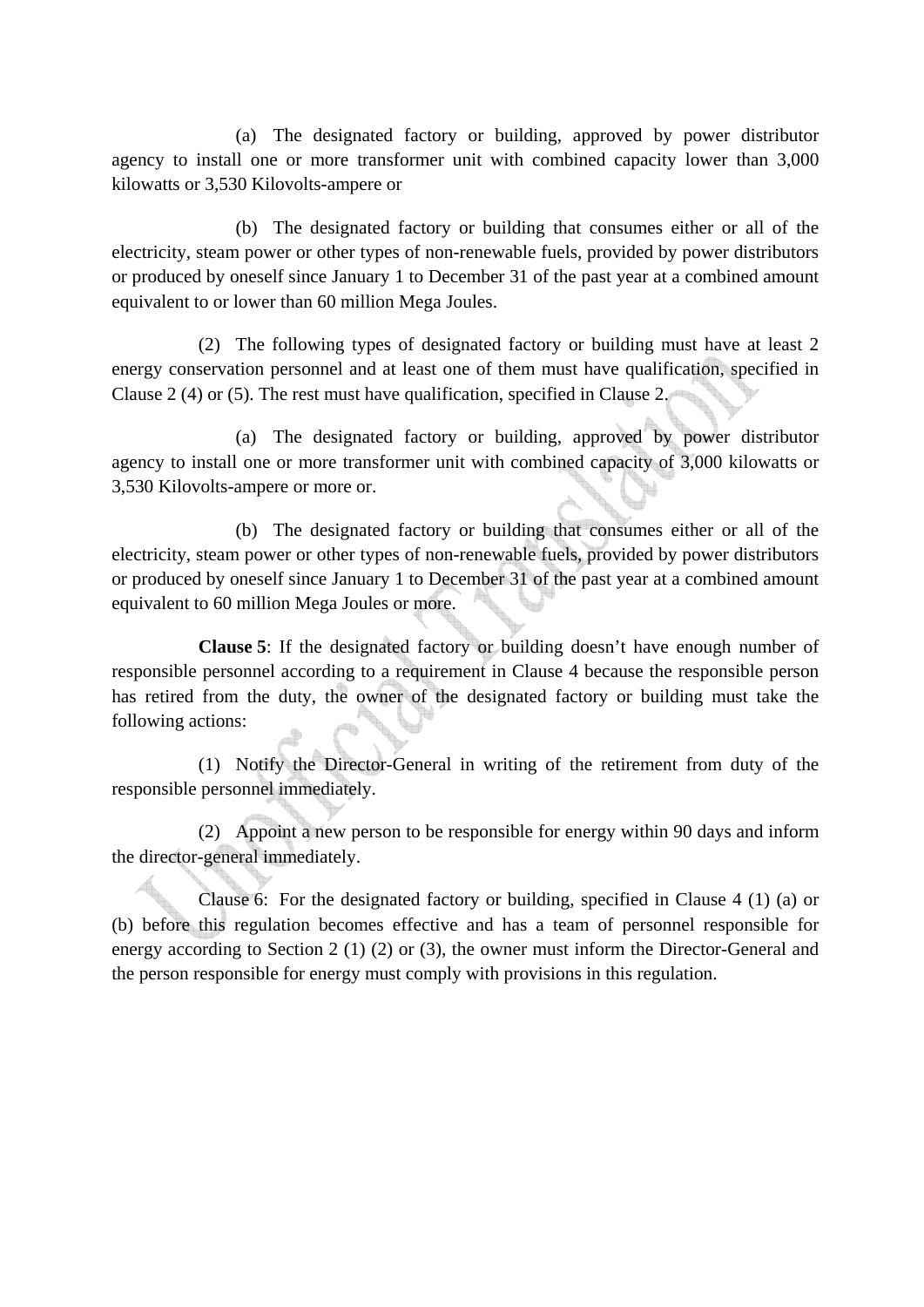If the owner of the designated factory or building, specified in paragraph 1 has not appoint the personnel responsible for energy, that owner must appoint the personnel responsible for energy conservation in pursuance to the number and qualifications, specified in this regulation within 180 days after this regulation is in force.

**Clause 7**: For the designated factory or building, specified in Clause 4 (2) (a) or (b) before this regulation becomes effective and has a team of personnel responsible for energy according to Clause 2 (1) (2) or (3), the owner must inform the Director-General and the person responsible for energy must comply with provisions in this regulation.

After informing the Director-General, the owner of the designated factory or building must take the following actions:

(1) Appoint the personnel responsible for energy conservation in pursuance to the number and qualifications, specified in this regulation within 180 days after this regulation is in force and inform the Director-General immediately.

(2) If unable to arrange for appointment of personnel responsible for energy pursuant to Clause 2 (4) or (5) within a period specified in (1) and the owner is not at fault, that owner of designated factory or building must clarify the problem in writing with the Director-General and ask for extension for not more than 2 years after this regulation is effective. The owner must appoint personnel responsible for energy within a period of time, prescribed by the Director-General and must notify the Director-General of the appointment immediately.

**Clause 8**: For the designated factory or building, specified in Clause 4 (2) (a) or (b) before this regulation becomes effective and the owner has not appoint the personnel responsible for energy, that owner must take action according to provisions in Clause 7 (1) and (2).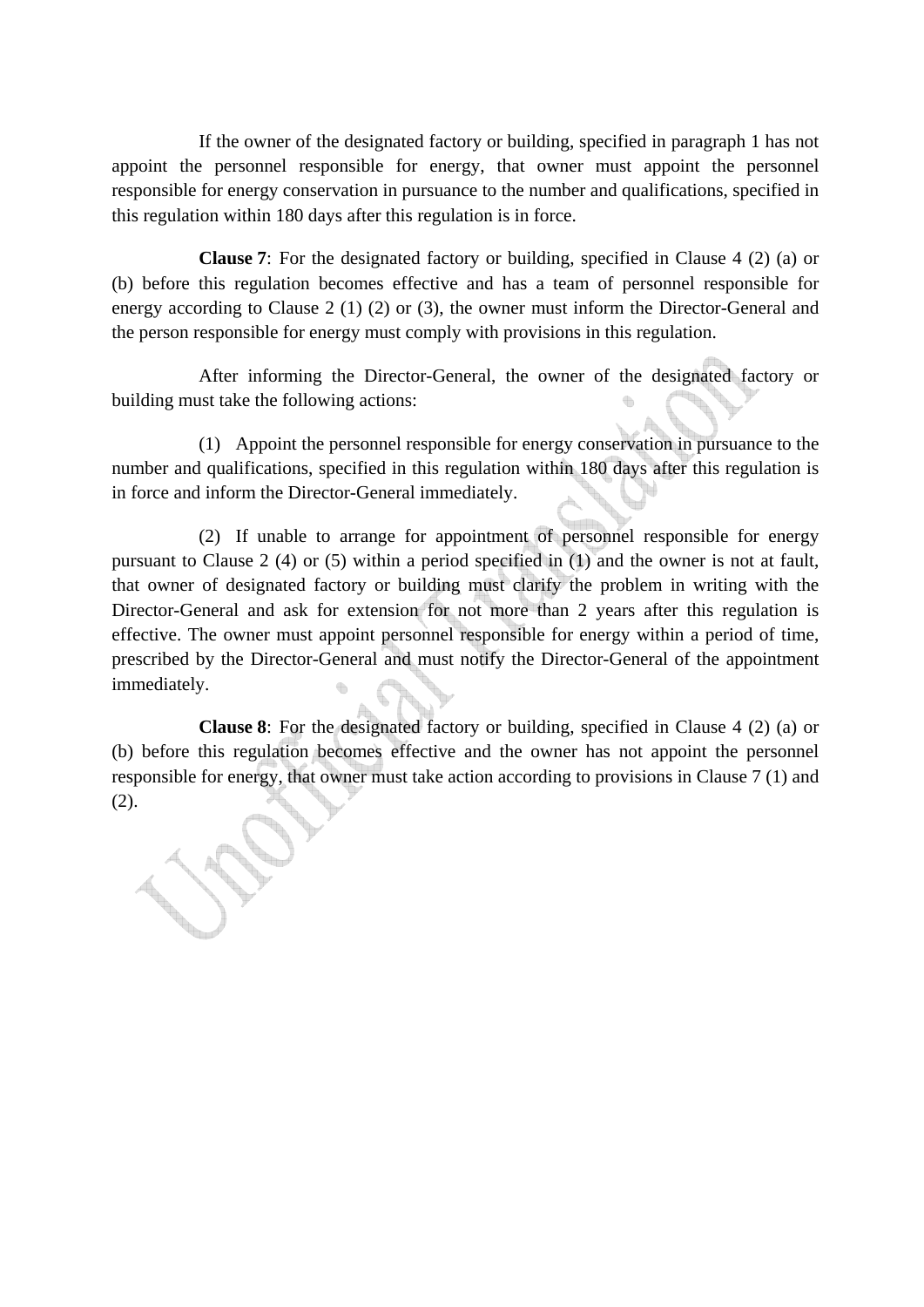**Clause 9**: For the designated factory or building, specified in Clause 4 (2) (a) or (b) from the date that this regulation becomes effective but not longer than 2 years, the owner must appoint the personnel responsible for energy conservation in pursuance to the number and qualifications, specified in this regulation within 180 days after the date of designation and inform the Director-General immediately. If unable to arrange for personnel responsible for energy with qualifications specified in Clause 2 (4) or (5) within the said period of time and is not the fault of the owner of the designated factory or building, that owner must take actions, specified in Clause 7 (2).

**Clause 10**: If the designated factory or building doesn't have enough number of responsible personnel according to a requirement in Section 4 because the responsible person with qualifications according to Clause 2 (4) or (5) has retired from the duty, the owner of the designated factory or building must notify the Director-General in writing of the retirement from duty of the responsible personnel immediately and take the following actions.

(1) Appoint personnel to be responsible for energy with the number and qualifications according to this regulation within 180 days and inform the director-general immediately.

(2) If unable to arrange for appointment of personnel responsible for energy pursuant to Clause 2 (4) or (5) within a period specified in (1) and the owner is not at fault, that owner of designated factory or building must clarify the problem in writing with the Director-General and ask for extension for not more than 2 years after this regulation is effective. The owner must appoint personnel responsible for energy within a period of time, prescribed by the Director-General and must notify the Director-General of the appointment immediately.

**Clause 11**: Methods, documents and evidence of appointing the personnel responsible for energy according to this regulation must be in compliance with those prescribed by the Director-General.

This is given on  $15<sup>th</sup>$  July 2009

Wannarat Channukul

Minister of Energy